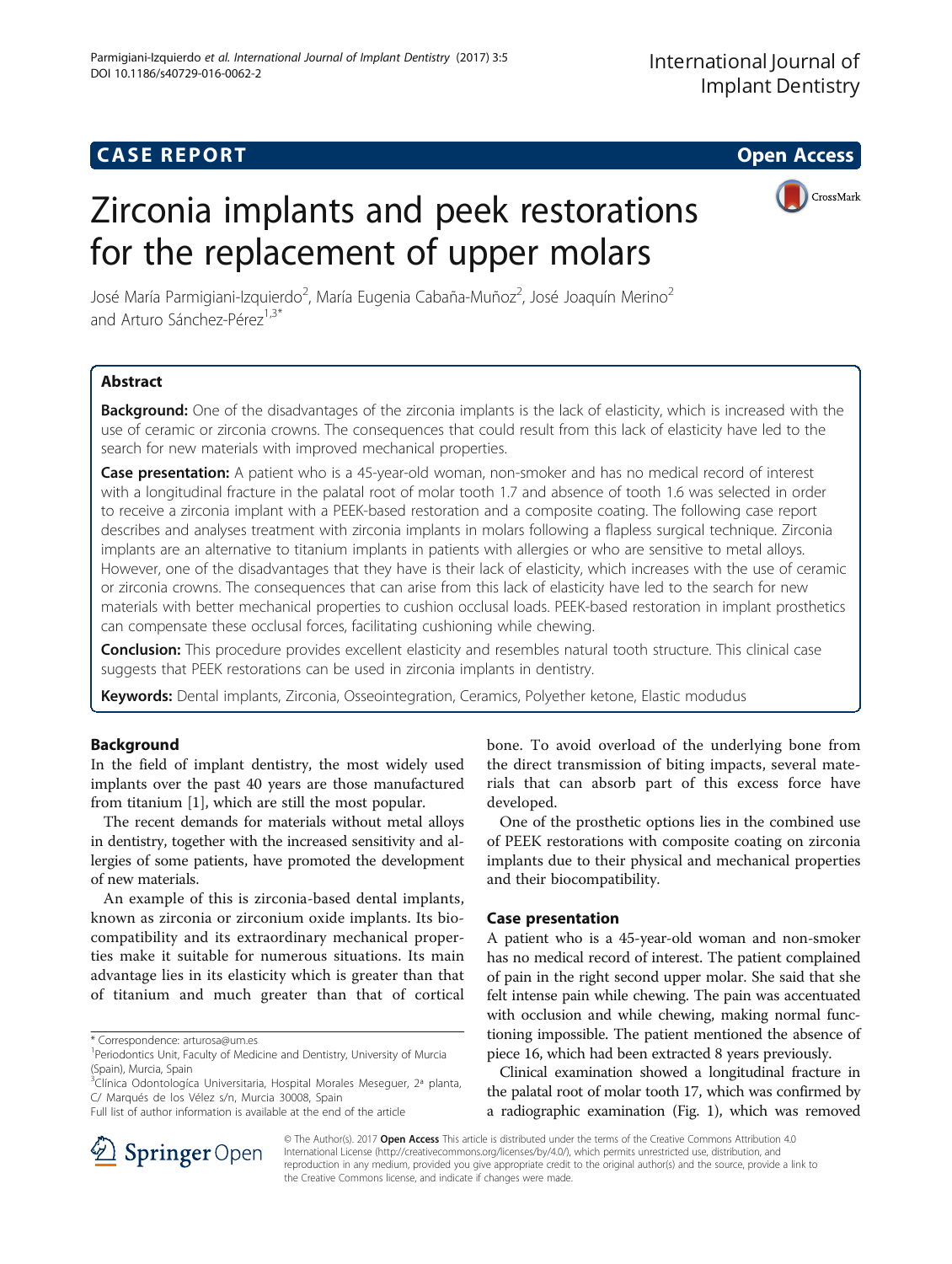<span id="page-1-0"></span>

during this appointment. Due to the absence of both molars, the patient expressed a desire to replace them with implants. She also worried about having metal in her mouth and insisted on an alternative material to titanium implants, as well as her intention to replace her molars with metal-free restorations. After 4 months of healing, we proposed as a treatment 2 white SKY (Bredent<sup>®</sup>) zirconia implants,  $(4.5 \times 10 \text{ mm and } 4.5 \times$ 8 mm), with PEEK restorations and composite coating. The patient was informed about the intention to publish the results and agreed that the data from this study were public. The patient accepts the treatment and signs informed consent. The CIROM clinical committee has approved the oral surgery for Zirconia and PEEK implantation to the patient.

## Initial exam

The edentulous crest showed an adequate amount of attached gingiva, thick enough to perform a flapless technique using a circular scalpel, [[2\]](#page-4-0) allowing the integrity of

the peri-implant structures to be maintained, while diminishing post-operative pain [[3](#page-4-0)].

## Surgical technique

For the flapless technique, we made two circular punch incisions in the gums, with a circular scalpel. The mucous plug was withdrawn with a periosteotome while maintaining the integrity of the gum around the incisions. We continued with the drilling indicated by the manufacturer, to insert two white SKY (Bredent®) zirconia implants of 10 mm length × 4.5 mm diameter in positions 17 and 16 (8 mm length  $\times$  4 mm diameter) (Fig. 2).

### Healing period

Fifteen days after surgery, the appearance of the soft tissue was excellent, with no signs of inflammation in the mucosa. The patient mentioned the absence of bleeding and pain during the post-operation period. At the same time, we made a clinical and radiological evaluation.

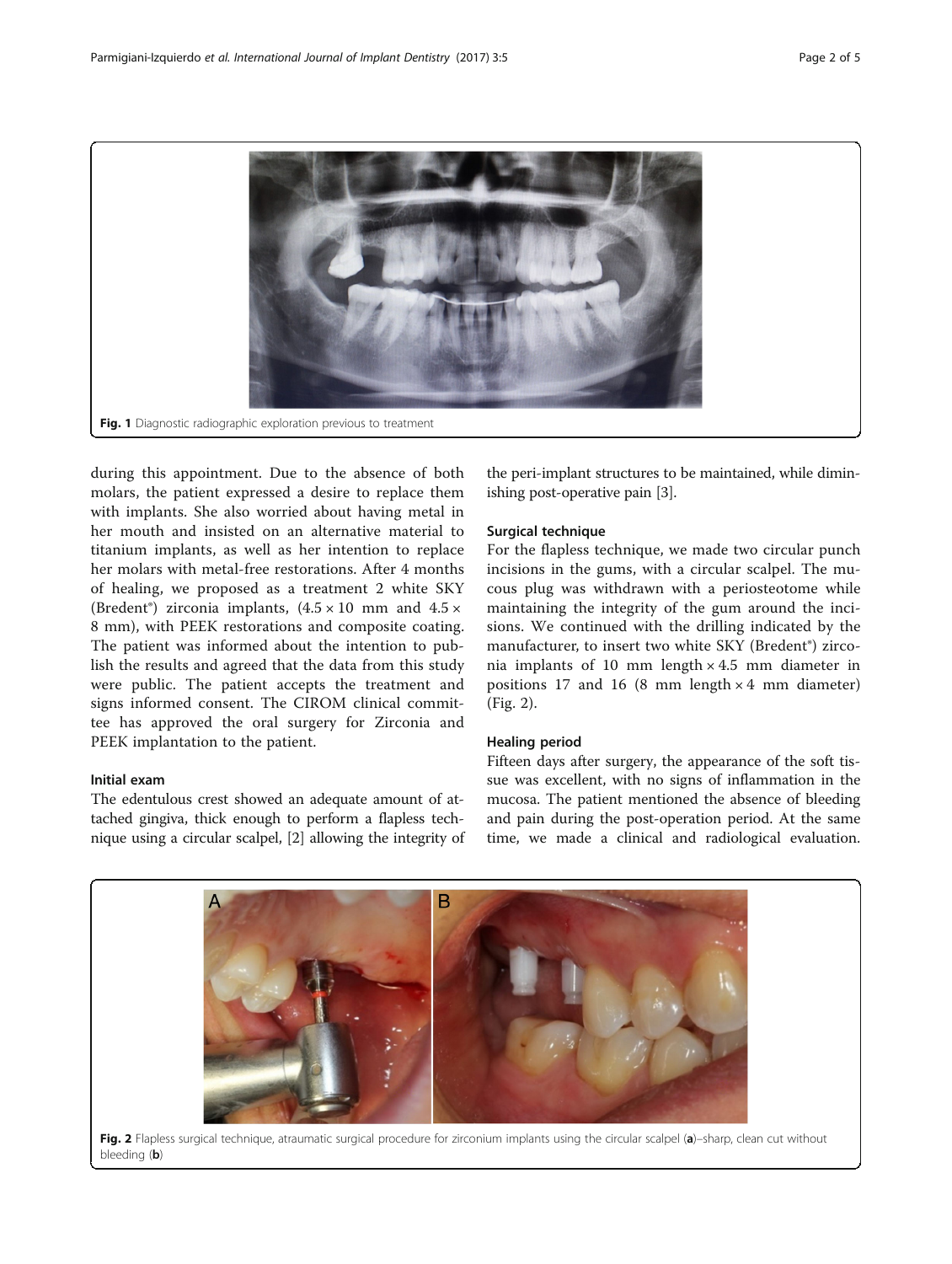Three months after surgery, the stumps of the implants were carved to improve their parallelism with a special diamond drill (Kit Bredent®). Finally, we took impressions for the final restoration with polyether (Impregum, 3 M ESPE) without using retraction threads.

The final restorations were produced using CAD/ CAM System Juvora® for the PEEK structure with composite coating (Anaxdent®). For cementation ionomer glass cement reinforced with resin was used (GC FujiCEM, GC Europe N.V.) (Figs. 3 and [4](#page-3-0)).

## **Tracking**

A clinical and radiographic review carried out a year after the initial surgery showed the complete success of the procedure according to Albrektsson's criteria and the natural aspect of the soft tissue around the restorations (Fig. [5](#page-3-0)).

#### Discussion

Intraoral conditions (saliva pH, acidic drinks, bacterial plaque, etc.) interact with metals, increasing corrosion, a phenomenon that also affects titanium implants [[4](#page-4-0), [5](#page-4-0)]. Amongst other reasons, this is whereby patients increasingly request the use of materials free of metallic alloys. In response to this growing demand, zirconia implants are considered an alternative, due to their low reactivity [[6](#page-4-0)].

In recent years, several implant manufacturers have investigated the behaviour of zirconia implants on hard and soft tissues. The characteristics of their biocompatibility, together with good osseointegration, make them clear candidates for clinical use in dentistry [[7, 8\]](#page-4-0). One of the advantages of these implants is the absence of cracks (gap) between pillar and implant since they are made in a single block. (Bredent<sup>®</sup>, Straumman<sup>®</sup>) [\[9](#page-4-0), [10](#page-4-0)]. However, this feature implies the need to carve the pillars to achieve proper parallelisation.

Several studies have shown that zirconia implants present a similar healing pattern to titanium implants, both as regards the healing time and marginal bone stability [[11](#page-4-0)–[13\]](#page-4-0). However, there is a controversy over the longterm stability of the bone-implant interface, which depends on several factors such as surface, composition and design of the implant. Other important factors to consider are the implant-stump-crown connection, as well as the composition of the restorative material and the occlusal load transmitted by the antagonist tooth.

In terms of the load-cushioning capacity of the prosthetic elements, the use of PEEK as a prosthetic structure on implants has increased in recent years [\[14\]](#page-4-0). PEEK is a high-density thermoplastic polymer with a linear aromatic semi-crystalline structure that has exceptional physical and chemical properties as regards toughness, hardness and elasticity. Also, its low molecular weight, combined with the absence of metal, allows its use as excellent biocompatible prosthetic denture material.

PEEK has a modulus of elasticity (E-modulus 4 GPa) great overdenture implants compared to other conventional materials such as titanium (E-module 110 GPa) or zirconium dioxide (E-modulus 210 GPa).

In addition, the bending resistance of metal-ceramic restorations stands at around 400 to 600 Mpa. [\[15](#page-4-0)], in contrast to new composite coatings that have a Vickers hardness of approximately 400 MPa and a bending capacity of 314 MPa. Conversely, zirconia is three times harder (1200 HV) and its resistance to bending is 1400 Mpa [[16\]](#page-4-0).

As a whole, all of these features mean that the use of materials of high rigidity will result in direct transmission of chewing forces to the zirconia implant. This potential overload could cause bone reabsorption around the implants [[17](#page-4-0)]. Some authors claim that this relation only exists in cases accompanied by a previous inflammatory process (of infectious origin), [\[18](#page-4-0)] where bone loss would be accelerated.

To avoid exceeding the adaptive limits of the bone and maintain the proper stimulation of mechanical stress that will keep the bone vital [\[19](#page-4-0)], PEEK components seem a viable alternative to obtaining a similar modulus to that of cortical bone. In this way, bone could be stimulated, favouring remodelling without overload [\[20](#page-4-0)]. It would concentrate the load by absorbing and distributing the same [[21](#page-4-0)]. Its capacity of load absorption has led



Fig. 3 Final restaurations: The parallelism of the implants is achieved by carving the non-submerged part a occlusal view and b lingual view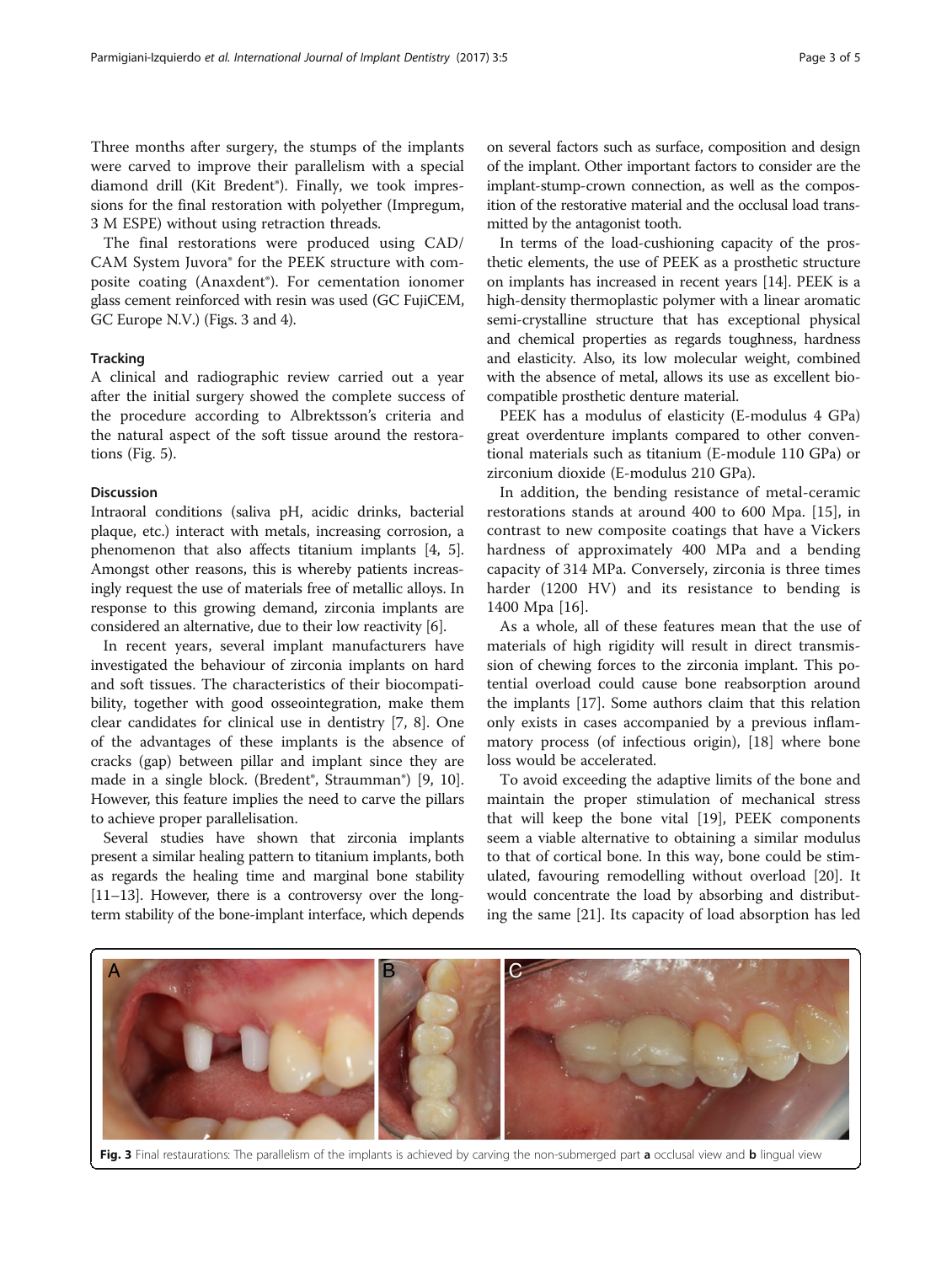<span id="page-3-0"></span>

some authors to recommend its use in patients with severe bruxism [\[22](#page-4-0)].

Finite element analysis suggests that maximum contact pressure at the bone-titanium implant interface can be significantly reduced by using a PEEK crown rather than a ceramic crown [[23](#page-4-0)].

In addition to PEEK, new coatings based on PMMA or composite materials (Anaxblent®Anaxdent®, Nexco®Ivoclar®, Solidex®Shofu®, Novo.lign®Bredent®, etc.) which incorporate ceramic fillings have been developed. Due to their molecular structure, these materials have excellent density and homogeneity [\[24\]](#page-4-0). The micro filling integrated into the polymer matrix increases abrasion resistance, at the same time as providing optimal elasticity which resembles the natural structure of a tooth. Although these restorations show good colour stability and a long-lasting shine, texture and brightness, they differ substantially from ceramic coatings which have excellent optical properties that enable them to achieve better long-term aesthetic results.

None of the authors have any competing interests in the manuscript. All authors have performed important



Fig. 5 Periapical X ray after 1 year of follow-up, the bone was stable and no sign of peri-implantitis was shown

contribution and have read and approved the final version to be published.

## Conclusions

Zirconia implants with PEEK restorations can be considered a good alternative for replacing natural teeth. Their biocompatibility and biostability make them a promising material for those patients who suffer from allergies and sensitivity to metal alloys.

PEEK restorations are a valid and alternative recommendation when using zirconia implants because of their cushioning effect and elastic modulus, which absorb occlusal forces and wear like a natural tooth, which could optimise and preserve osseointegration with time.

Within the limitations of this study, we recommend the combined use of zirconia implants, PEEK structures and PMMA coatings in patients with intolerance to or rejection of metal alloys.

#### Authors' contributions

SPA participated in its design and coordination, helped to draft the manuscript and is the corresponding author. PIJM performed the surgery and patient treatment. CMME participated in its design and coordination and helped to draft the manuscript. MJJ participated in its design and coordination and helped to draft the manuscript. All authors read and approved the final manuscript.

#### Competing interests

The authors Arturo Sánchez-Pérez, José María Parmigiani-Izquierdo, María Eugenia Cabaña-Muñoz, José Joaquín Merino certify that they have no affiliations with or involvement in any organization or entity with any financial interest (such as honoraria; educational grants; participation in speakers' bureaus; membership, employment, consultancies, stock ownership, or other equity interest; and expert testimony or patent-licensing arrangements) or non-financial interest (such as personal or professional relationships, affiliations, knowledge or beliefs) in the subject matter or materials discussed in this manuscript.

#### Author details

<sup>1</sup> Periodontics Unit, Faculty of Medicine and Dentistry, University of Murcia (Spain), Murcia, Spain. <sup>2</sup>Clínica CIROM, Murcia 30001, Spain. <sup>3</sup>Clínica Odontologíca Universitaria, Hospital Morales Meseguer, 2ª planta, C/ Marqués de los Vélez s/n, Murcia 30008, Spain.